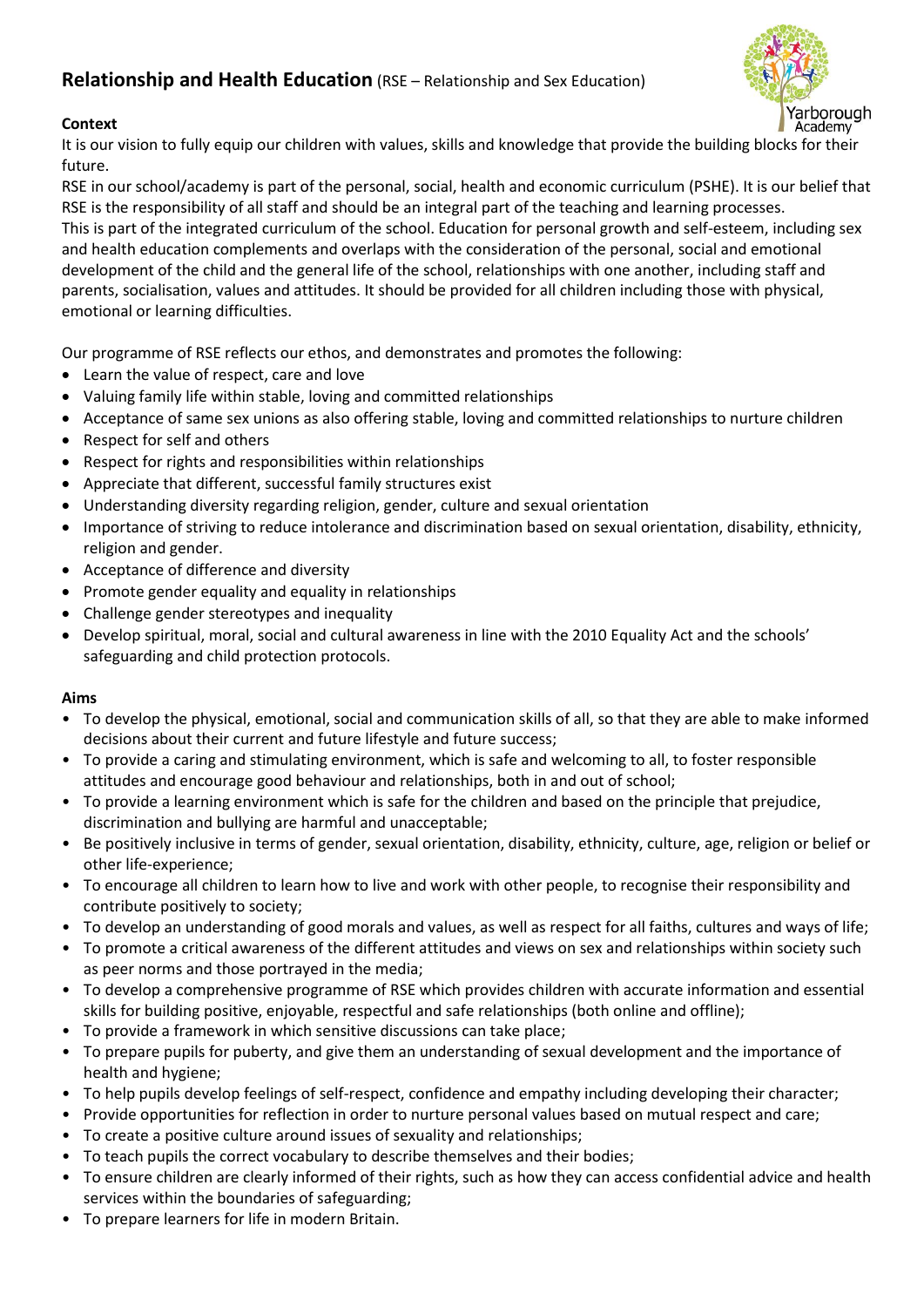### **Legislation**

- As a primary academy school we must provide relationships education to all pupils as per section 34 of the Children and Social work act 2017.
- The Children and Social Work Act 2017 states that all pupils learn about: i. Safety in forming and maintaining relationships ii. The characteristics of healthy relationships iii. How relationships may affect physical and mental health and well being
- Relationships Education, Relationships and Sex Education (RSE) and Health Education guidance (2019)
- In teaching RSE, we are required by our funding agreements to have regard to guidance issued by the secretary of state as outlined in section 403 of the Education Act 1996.

#### **What is RSE?**

Relationships and sex education (RSE) is learning about the emotional, social and physical aspects of growing up, and involves learning about relationships, sexual health, sexuality, healthy lifestyles, diversity and personal identity.

At Yarborough Academy, we will teach:

Relationship Education - the fundamental building blocks and characteristics of positive relationships, with particular reference to friendships, family relationships, and relationships with other peers and adults.

Health Education - aims to give children the information they need to make good decisions about their own health and wellbeing, to recognise issues in themselves and others, and to seek support as early as possible when issues arise.

Sex Education – A programme tailored to age and physical and emotional maturity of pupils delivered by our RSE specialist provider BigTalk Education annually.

### **Ofsted say that schools should:**

- develop responsible, respectful and active citizens who are able to play their part and become actively involved in public life as adults
- develop and deepen pupils' understanding of the fundamental British values of democracy, individual liberty, the rule of law and mutual respect and tolerance
- promote equality of opportunity so that all pupils can thrive together, understanding that difference is a positive, not a negative, and that individual characteristics make people unique
- promote an inclusive environment that meets the needs of all pupils, irrespective of age, disability, gender reassignment, race, religion or belief, sex or sexual orientation
- develop pupils' character, which we define as a set of positive personal traits, dispositions and virtues that informs their motivation and guides their conduct so that they reflect wisely, learn eagerly, behave with integrity and cooperate consistently well with others. This gives pupils the qualities they need to flourish in our society
- develop pupils' confidence, resilience and knowledge so that they can keep themselves mentally healthy
- enable pupils to recognise online and offline risks to their well-being for example, risks from criminal and sexual exploitation, domestic abuse, female genital mutilation, forced marriage, substance misuse, gang activity, radicalisation and extremism – and making them aware of the support available to them
- enable pupils to recognise the dangers of inappropriate use of mobile technology and social media
- develop pupils' understanding of how to keep physically healthy, eat healthily and maintain an active lifestyle, including giving ample opportunities for pupils to be active during the school day and through extra-curricular activities
- develop pupils' age-appropriate understanding of healthy relationships through appropriate relationships and sex education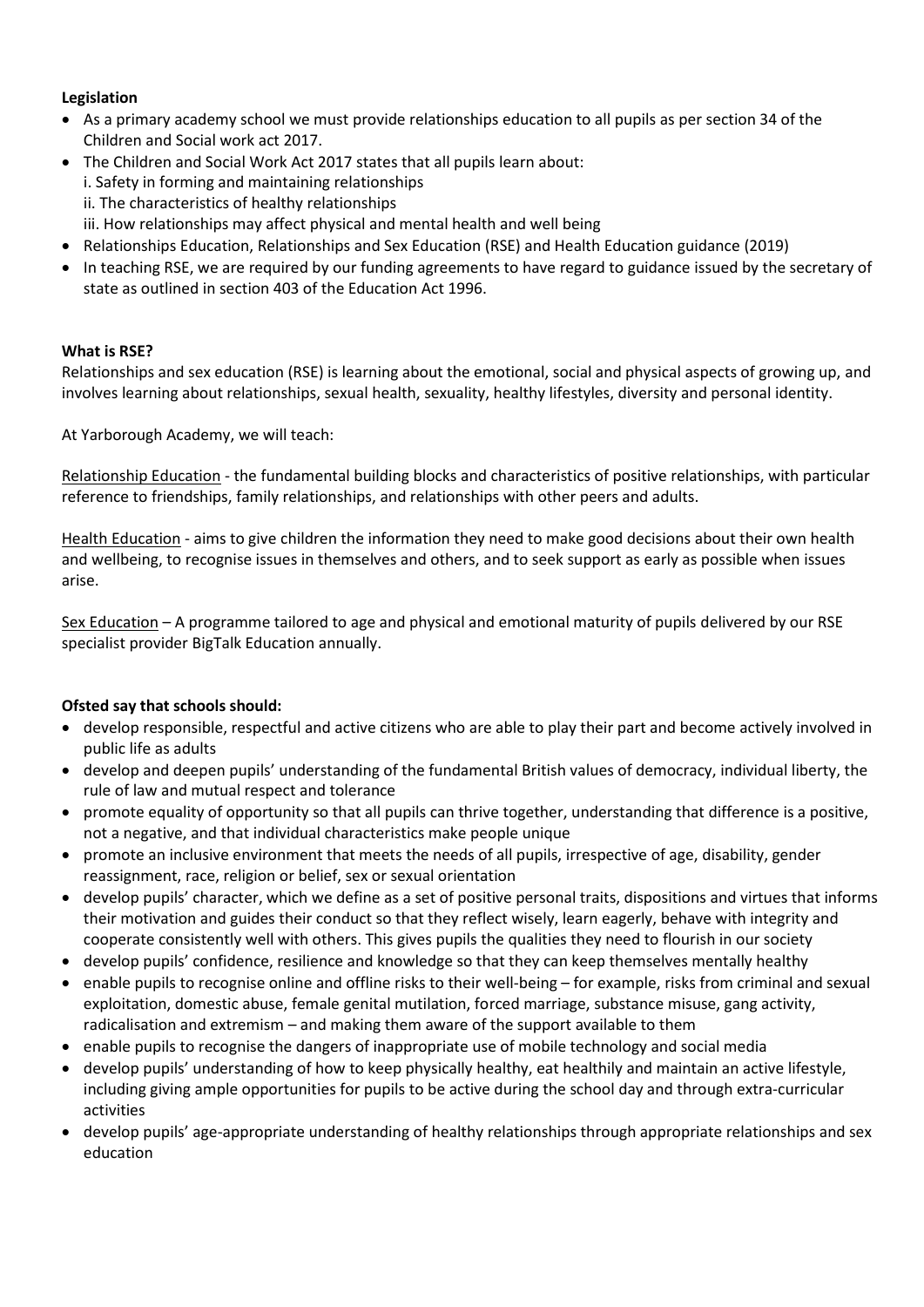#### **Procedures**

### Delivery

RSE is taught within the personal, social, health and economic (PSHE) education curriculum. Biological aspects of RSE are taught within the science curriculum, and other aspects are included in religious education, computing and Physical Education. These will be integrated into projects wherever possible. Morning meetings, Presley the Pug and other stand-alone sessions will also be used to deliver these lessons. They will also be included in homework activities.

Pupils also receive stand-alone sex education sessions called 'Growing up safe' delivered by Big Talk Education. Our Personal Development curriculum using the Secrets of Success also overlap with RSE where the children move from - becoming me – becoming a friend – becoming a citizen.

The areas of learning are taught within the context of family life taking care to ensure that there is no stigmatisation of children based on their home circumstances (families can include single parent families, LGBT parents, families headed by grandparents, adoptive parents, foster parents/carers amongst other structures) along with reflecting sensitively that some children may have a different structure of support around them (for example: looked after children or young carers).

# Equality

Inclusive RSE will foster good relations between pupils, tackle all types of prejudice – including homophobia – and promote understanding and respect.

All pupils, regardless of ability and disability, culture and faith, gender and sexual orientation will receive quality RSE. This will be achieved through teaching to the needs of the cohort and where appropriate, with advice from parents/carers and specialists.

Children and their families are all different. When teaching RSE we will acknowledge these differences and not allow anyone feel ashamed that their family situation is not the same as others.

Pupils with special needs will receive RSE. We are aware that some pupils are more vulnerable to exploitation, bullying and other issues due to the nature of their SEND, so these subjects are important. Teachers may find that they have to be more explicit and plan work in different ways in order to meet the individual needs of those children with special educational needs, learning difficulties and pupils at different developmental stages.

As with all teaching for these subjects, schools should ensure that their teaching is sensitive, age-appropriate, and developmentally appropriate and delivered with reference to the law.

# Home/School Partnership

The role of parents in the development of their children's understanding about relationships is vital. Parents are the first teachers of their children. They have the most significant influence in enabling their children to grow and mature and to form healthy relationships.

We believe that parents have the primary role in delivering relationship and sex education. We aim to provide a programme in partnership, ensuring all pupils receive high quality provision in line with national good practice recommendations.

Children are exposed to information and messages from T.V, internet, film, music videos, books and magazines. They are influenced by family and friends and significant adults. Part of our role is to ensure that children are able to understand and not misinterpret the information they acquire and to provide contexts where they are able to consider and evaluate the information they receive.

It is hoped that the school curriculum and the ethos of the school complements and enhances home teaching and values, giving due regard to the value of family life, loving and stable relationships. RSE activities will be set as homework to encourage this home/school partnership.

We provide parents with opportunities to discuss the school's policy and practice. Parents are informed about the timing of the delivery and offered an opportunity to look at resources and attend a yearly meeting. Parents are encouraged to discuss and ask questions.

### Right to withdraw

Parents do not have the right to withdraw their children from relationships education.

Primary schools are required to teach National Curriculum science, which includes some elements of sex education. Parents do not have a right to withdraw from this.

Parents have the right to withdraw their children from the non-statutory components of sex education within RSE. This will be relevant for the Big Talk Growing up safe sessions that take place. To do this, parents should attend the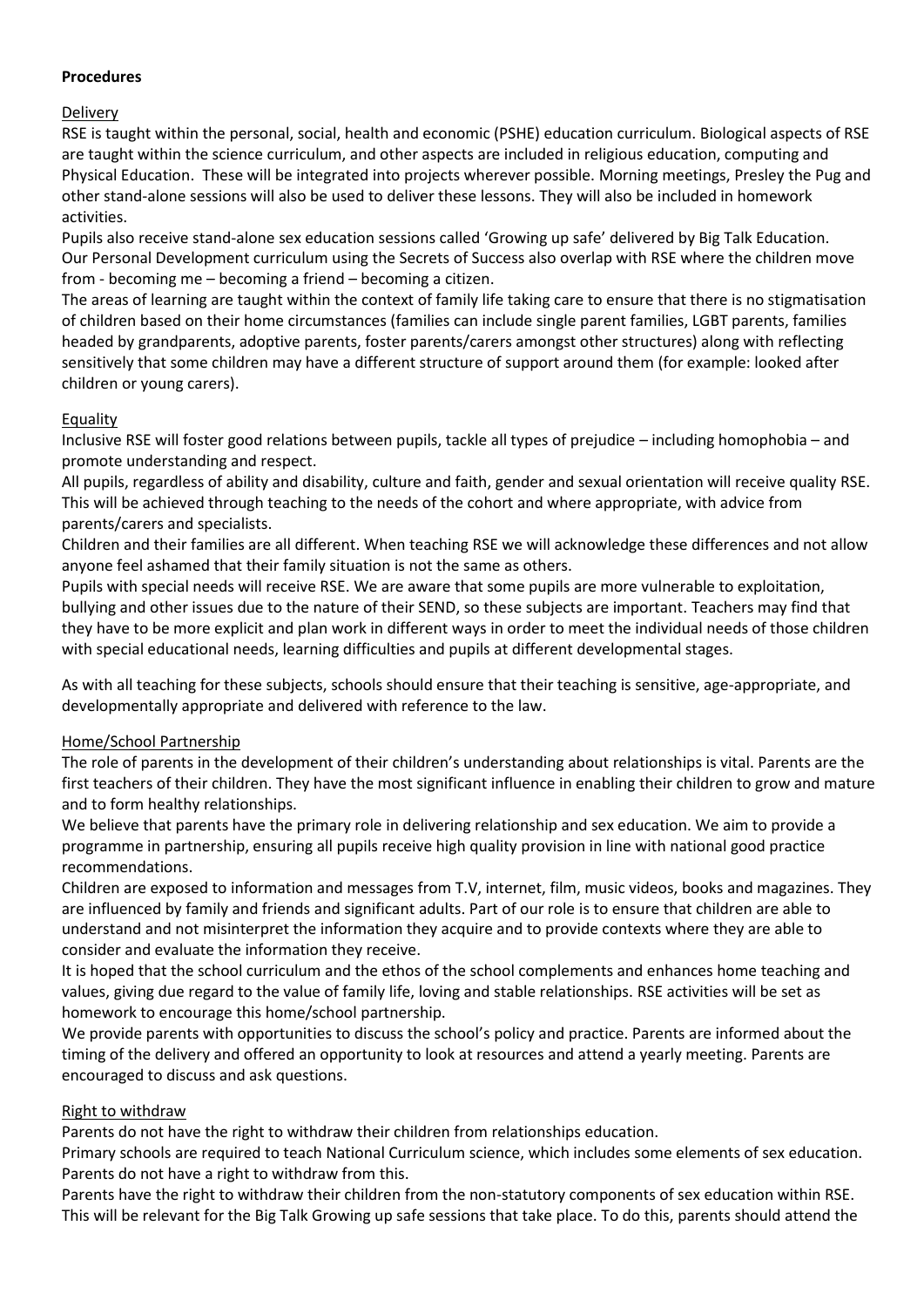annual RSE Parents Session jointly hosted by school and our RSE specialist providers BigTalk Education. Once parents have reviewed the resources used to teach children about reproduction at the parents' session, if they still wish to withdraw their child they must notify the headteacher in writing prior to the day of delivery.

Before granting such a request, the headteacher will discuss the request with parents and, as appropriate, with the child to ensure that their wishes are understood and to clarify the nature and purpose of the curriculum. Discussions around the benefits of receiving this important education will take place as well as any detrimental effects that withdrawal might have on the child. This could include social and emotional effects of being excluded, as well as the likelihood of the child hearing their peers' version of what was said in the classes rather than coming from the adults. Records of any withdrawal requests will be kept.

Alternative work will be given to pupils who are withdrawn from sex education.

### Answering Difficult Questions

Establishing a safe, open and positive learning environment, built on trusting relationships between all members of the class community is vital to successful and effective teaching and learning within this subject.

A set of ground rules is established so that both teachers and pupils are working within a safe environment where they will not feel embarrassed or anxious during discussions.

There are many ways that the children can ask questions including the use of the worry monster if they feel they cannot air them aloud.

Questions raised by children should be answered honestly and with a degree of detail appropriate to the child's age and stage of development.

Staff are aware that views around RSE related issues are varied. However, while personal views are respected, all RSE issues are taught without bias. Topics are presented using a variety of views and beliefs so that pupils are able to form their own, informed opinions but also respect others who may have a different opinion.

Teachers will use their professional skill and discretion before answering questions and if necessary will deal with questions on an individual basis after the lesson. Where pupils' questions require a response that goes beyond the prescribed programme of study for the year group, they are encouraged to ask the question at home. Where appropriate, teachers will discuss a child's concerns with the child's parents.

Teachers are aware that effective RSE, which brings an understanding of what is and is not acceptable in a relationship, can lead to the disclosure of a safeguarding issue.

Any concerns will be reported to the Safeguarding Lead.

### **Curriculum Content**

Relationship Education

| By the end of Year 6 |                                                                                        |                     |
|----------------------|----------------------------------------------------------------------------------------|---------------------|
|                      | Pupils should know                                                                     | How they could be   |
|                      |                                                                                        | delivered           |
| Families and         | • that families are important for children growing up because they can give            | *Shaky Hand Gang    |
| people who           | love, security and stability.                                                          | *Morning Meetings   |
| care for me          | • the characteristics of healthy family life, commitment to each other, including      | *PSHE sessions      |
|                      | in times of difficulty, protection and care for children and other family              | *Through Projects   |
|                      | members, the importance of spending time together and sharing each other's             | *R.E. Curriculum    |
|                      | lives.                                                                                 | *Family activities  |
|                      | • that others' families, either in school or in the wider world, sometimes look        | *Stories and Novel  |
|                      | different from their family, but that they should respect those differences and        | studies             |
|                      | know that other children's families are also characterised by love and care.           | *Assemblies         |
|                      | • that stable, caring relationships, which may be of different types, are at the       | *Theme weeks        |
|                      | heart of happy families, and are important for children's security as they grow<br>up. | *Kapow lesson plans |
|                      | • that marriage represents a formal and legally recognised commitment of two           |                     |
|                      | people to each other which is intended to be lifelong.                                 |                     |
|                      | • how to recognise if family relationships are making them feel unhappy or             |                     |
|                      | unsafe, and how to seek help or advice from others if needed.                          |                     |
| Caring               | • how important friendships are in making us feel happy and secure, and how            | *Shaky Hand Gang    |
| friendships          | people choose and make friends.                                                        | *Morning Meetings   |
|                      |                                                                                        | *PSHE sessions      |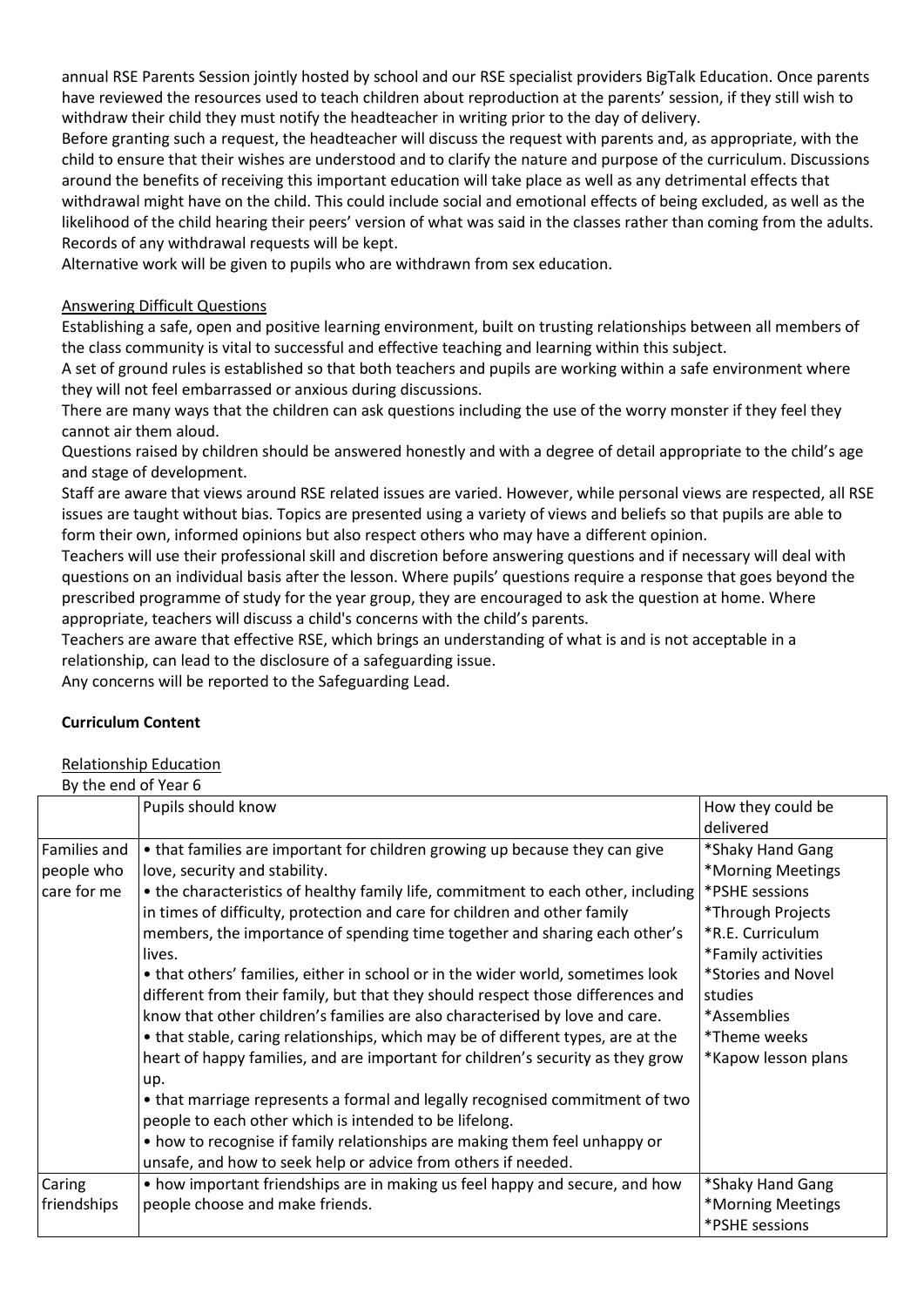|               | • the characteristics of friendships, including mutual respect, truthfulness,            | *Through Projects     |
|---------------|------------------------------------------------------------------------------------------|-----------------------|
|               | trustworthiness, loyalty, kindness, generosity, trust, sharing interests and             | *Expect Respect       |
|               | experiences and support with problems and difficulties.                                  | programme             |
|               | • that healthy friendships are positive and welcoming towards others, and do             | *Relax Kids           |
|               | not make others feel lonely or excluded.                                                 | *GLO Circles          |
|               | • that most friendships have ups and downs, and that these can often be                  | *Repair and connect   |
|               | worked through so that the friendship is repaired or even strengthened, and              | *Move this World      |
|               | that resorting to violence is never right.                                               | *Peace Corners        |
|               | • how to recognise who to trust and who not to trust, how to judge when a                | *Sunshine Circles     |
|               | friendship is making them feel unhappy or uncomfortable, managing conflict,              | *Assemblies           |
|               | how to manage these situations and how to seek help or advice from others, if            | *Theme weeks          |
|               | needed.                                                                                  | *Kapow lesson plans   |
| Respectful    | • the importance of respecting others, even when they are very different from            | *Morning Meetings     |
| relationships | them (for example, physically, in character, personality or backgrounds), or             | *PSHE sessions        |
|               | make different choices or have different preferences or beliefs.                         | *Through Projects     |
|               | • practical steps they can take in a range of different contexts to improve or           | *Expect Respect       |
|               | support respectful relationships.                                                        | programme             |
|               | • the conventions of courtesy and manners.                                               | *Personal Development |
|               | • the importance of self-respect and how this links to their own happiness.              | - Understand Others   |
|               | • that in school and in wider society they can expect to be treated with respect         | *Computing Curriculum |
|               | by others, and that in turn they should show due respect to others, including            | *R.E. Curriculum      |
|               | those in positions of authority.                                                         | *Presley the Pug      |
|               | • about different types of bullying (including cyberbullying), the impact of             | *Move this World      |
|               | bullying, responsibilities of bystanders (primarily reporting bullying to an adult)      | *Anti-bullying week   |
|               | and how to get help.                                                                     | *Assemblies           |
|               | • what a stereotype is, and how stereotypes can be unfair, negative or                   | *Theme weeks          |
|               | destructive.                                                                             | *Kapow lesson plans   |
|               | • the importance of permission-seeking and giving in relationships with friends,         |                       |
|               | peers and adults.                                                                        |                       |
| Online        | • that people sometimes behave differently online, including by pretending to            | *Morning Meetings     |
| relationships | be someone they are not.                                                                 | *PSHE sessions        |
|               | • that the same principles apply to online relationships as to face-to face              | *Through Projects     |
|               | relationships, including the importance of respect for others online including           | *Computing Curriculum |
|               | when we are anonymous.                                                                   | *Safer Internet week  |
|               | • the rules and principles for keeping safe online, how to recognise risks,              | *Acceptable Use       |
|               | harmful content and contact, and how to report them.                                     | Agreements            |
|               | • how to critically consider their online friendships and sources of information         | *Assemblies           |
|               | including awareness of the risks associated with people they have never met.             | *Theme weeks          |
|               | • how information and data is shared and used online.                                    | *Kapow lesson plans   |
| Being safe    | • what sorts of boundaries are appropriate in friendships with peers and others          | *Morning Meetings     |
|               | (including in a digital context).                                                        | *PSHE sessions        |
|               | • about the concept of privacy and the implications of it for both children and          | *Through Projects     |
|               | adults; including that it is not always right to keep secrets if they relate to being    | *Big Talk Education   |
|               | safe.                                                                                    | *Assemblies           |
|               |                                                                                          |                       |
|               |                                                                                          |                       |
|               | • that each person's body belongs to them, and the differences between                   | *Theme weeks          |
|               | appropriate and inappropriate or unsafe physical, and other, contact.                    | *Kapow lesson plans   |
|               | • how to respond safely and appropriately to adults they may encounter (in all           |                       |
|               | contexts, including online) whom they do not know.                                       |                       |
|               | • how to recognise and report feelings of being unsafe or feeling bad about any          |                       |
|               | adult.                                                                                   |                       |
|               | • how to ask for advice or help for themselves or others, and to keep trying             |                       |
|               | until they are heard.                                                                    |                       |
|               | • how to report concerns or abuse, and the vocabulary and confidence needed<br>to do so. |                       |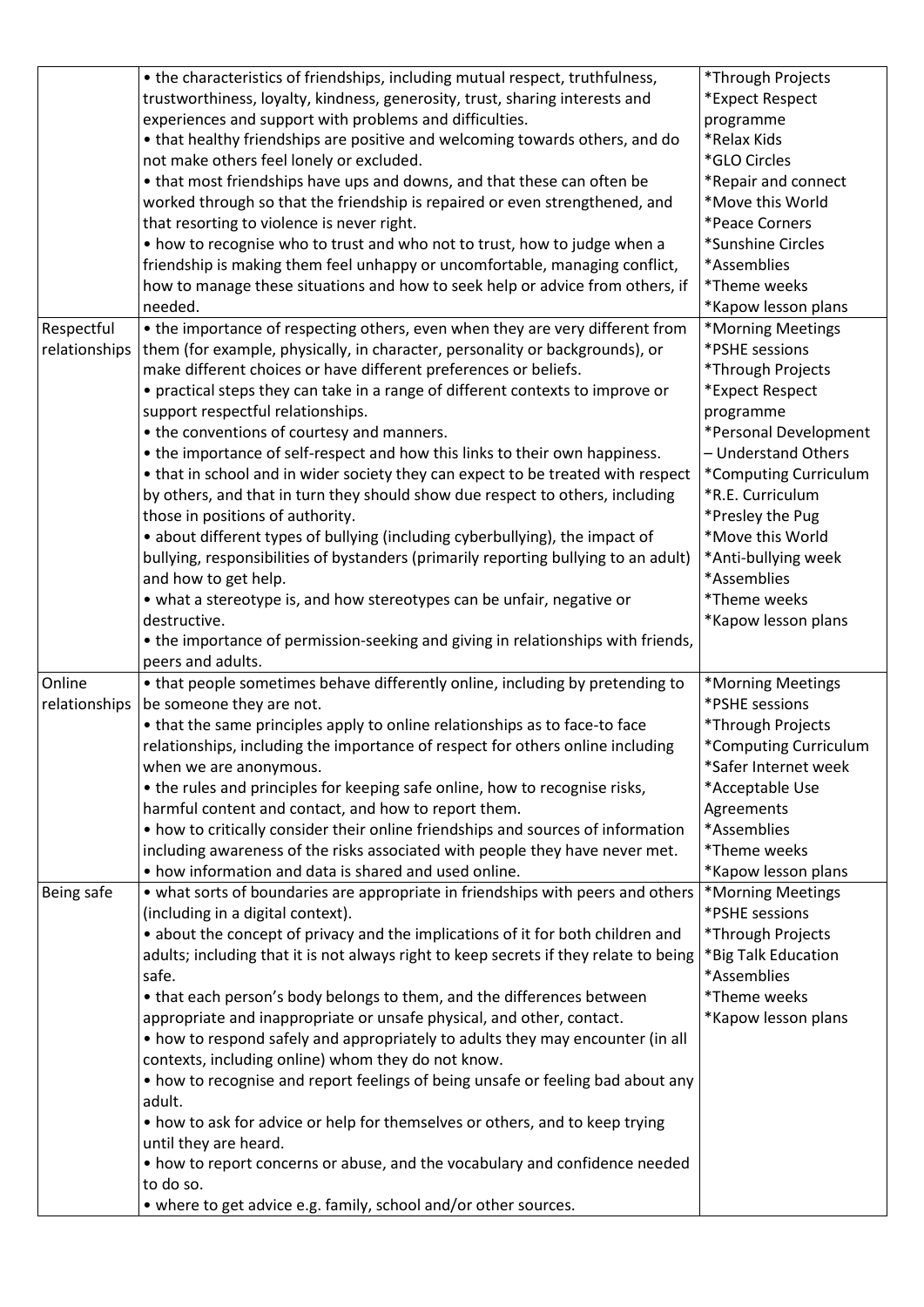**Health Education** 

| By the end of year 6              |                                                                                                                                                                                                                                                                                                                                                                                                                                                                                                                                                                                                                                                                                                                                                                                                                                                                                                                                                                                                                                                                                                                                                                                                                                                                                                                                                                                                                                                                                                                                                                                                                                                                                                       |                                                                                                                                                                                                                                                                                                                                                                                       |
|-----------------------------------|-------------------------------------------------------------------------------------------------------------------------------------------------------------------------------------------------------------------------------------------------------------------------------------------------------------------------------------------------------------------------------------------------------------------------------------------------------------------------------------------------------------------------------------------------------------------------------------------------------------------------------------------------------------------------------------------------------------------------------------------------------------------------------------------------------------------------------------------------------------------------------------------------------------------------------------------------------------------------------------------------------------------------------------------------------------------------------------------------------------------------------------------------------------------------------------------------------------------------------------------------------------------------------------------------------------------------------------------------------------------------------------------------------------------------------------------------------------------------------------------------------------------------------------------------------------------------------------------------------------------------------------------------------------------------------------------------------|---------------------------------------------------------------------------------------------------------------------------------------------------------------------------------------------------------------------------------------------------------------------------------------------------------------------------------------------------------------------------------------|
|                                   | Pupils should know                                                                                                                                                                                                                                                                                                                                                                                                                                                                                                                                                                                                                                                                                                                                                                                                                                                                                                                                                                                                                                                                                                                                                                                                                                                                                                                                                                                                                                                                                                                                                                                                                                                                                    | How they could be<br>delivered                                                                                                                                                                                                                                                                                                                                                        |
| Mental<br>wellbeing               | • that mental wellbeing is a normal part of daily life, in the same way as<br>physical health.<br>• that there is a normal range of emotions (e.g. happiness, sadness, anger,<br>fear, surprise, nervousness) and scale of emotions that all humans experience<br>in relation to different experiences and situations.<br>• how to recognise and talk about their emotions, including having a varied<br>vocabulary of words to use when talking about their own and others' feelings.<br>• how to judge whether what they are feeling and how they are behaving is<br>appropriate and proportionate.<br>• the benefits of physical exercise, time outdoors, community participation,<br>voluntary and service-based activity on mental wellbeing and happiness.<br>• simple self-care techniques, including the importance of rest, time spent<br>with friends and family and the benefits of hobbies and interests.<br>• isolation and loneliness can affect children and that it is very important for<br>children to discuss their feelings with an adult and seek support.<br>• that bullying (including cyberbullying) has a negative and often lasting<br>impact on mental wellbeing.<br>• where and how to seek support (including recognising the triggers for<br>seeking support), including whom in school they should speak to if they are<br>worried about their own or someone else's mental wellbeing or ability to<br>control their emotions (including issues arising online).<br>• it is common for people to experience mental ill health. For many people<br>who do, the problems can be resolved if the right support is made available,<br>especially if accessed early enough. | *Morning Meeting<br>*PSHE sessions<br>*Through Projects<br>*Relax Kids<br>*Presley the Pug<br>*P.E. curriculum<br>*Personal Development<br>- Understand Others<br>*Move This World<br>*R.E. Curriculum<br>*Peace Corner<br>*Move this World<br>*Stormbreak<br>*Binnie the Baboon<br>*Gilly the Giraffe<br>*NeuroKind activities<br>*Assemblies<br>*Theme weeks<br>*Kapow lesson plans |
| Internet<br>safety and<br>harms   | • that for most people the internet is an integral part of life and has many<br>benefits.<br>• about the benefits of rationing time spent online, the risks of excessive time<br>spent on electronic devices and the impact of positive and negative content<br>online on their own and others' mental and physical wellbeing.<br>• how to consider the effect of their online actions on others and know how<br>to recognise and display respectful behaviour online and the importance of<br>keeping personal information private.<br>• why social media, some computer games and online gaming, for example,<br>are age restricted.<br>• that the internet can also be a negative place where online abuse, trolling,<br>bullying and harassment can take place, which can have a negative impact on<br>mental health.<br>• how to be a discerning consumer of information online including<br>understanding that information, including that from search engines, is<br>ranked, selected and targeted.<br>• where and how to report concerns and get support with issues online.                                                                                                                                                                                                                                                                                                                                                                                                                                                                                                                                                                                                                  | *Morning Meetings<br>*PSHE sessions<br>*Through Projects<br>*Personal Development<br>- Understand Others<br>*Computing Curriculum<br>*Acceptable Use<br>Agreements<br>*Assemblies<br>*Theme weeks<br>*Kapow lesson plans                                                                                                                                                              |
| Physical<br>health and<br>fitness | • the characteristics and mental and physical benefits of an active lifestyle.<br>• the importance of building regular exercise into daily and weekly routines<br>and how to achieve this; for example walking or cycling to school, a daily<br>active mile or other forms of regular, vigorous exercise.<br>• the risks associated with an inactive lifestyle (including obesity).<br>• how and when to seek support including which adults to speak to in school<br>if they are worried about their health.                                                                                                                                                                                                                                                                                                                                                                                                                                                                                                                                                                                                                                                                                                                                                                                                                                                                                                                                                                                                                                                                                                                                                                                         | *Morning Meetings<br>*PSHE sessions<br>*Through Projects<br>*P.E. curriculum<br>*Science Curriculum<br>*Stormbreak<br>*Travel Tracker<br>*Extra-Curricular<br>Activities<br>*Bikeability<br>*Assemblies                                                                                                                                                                               |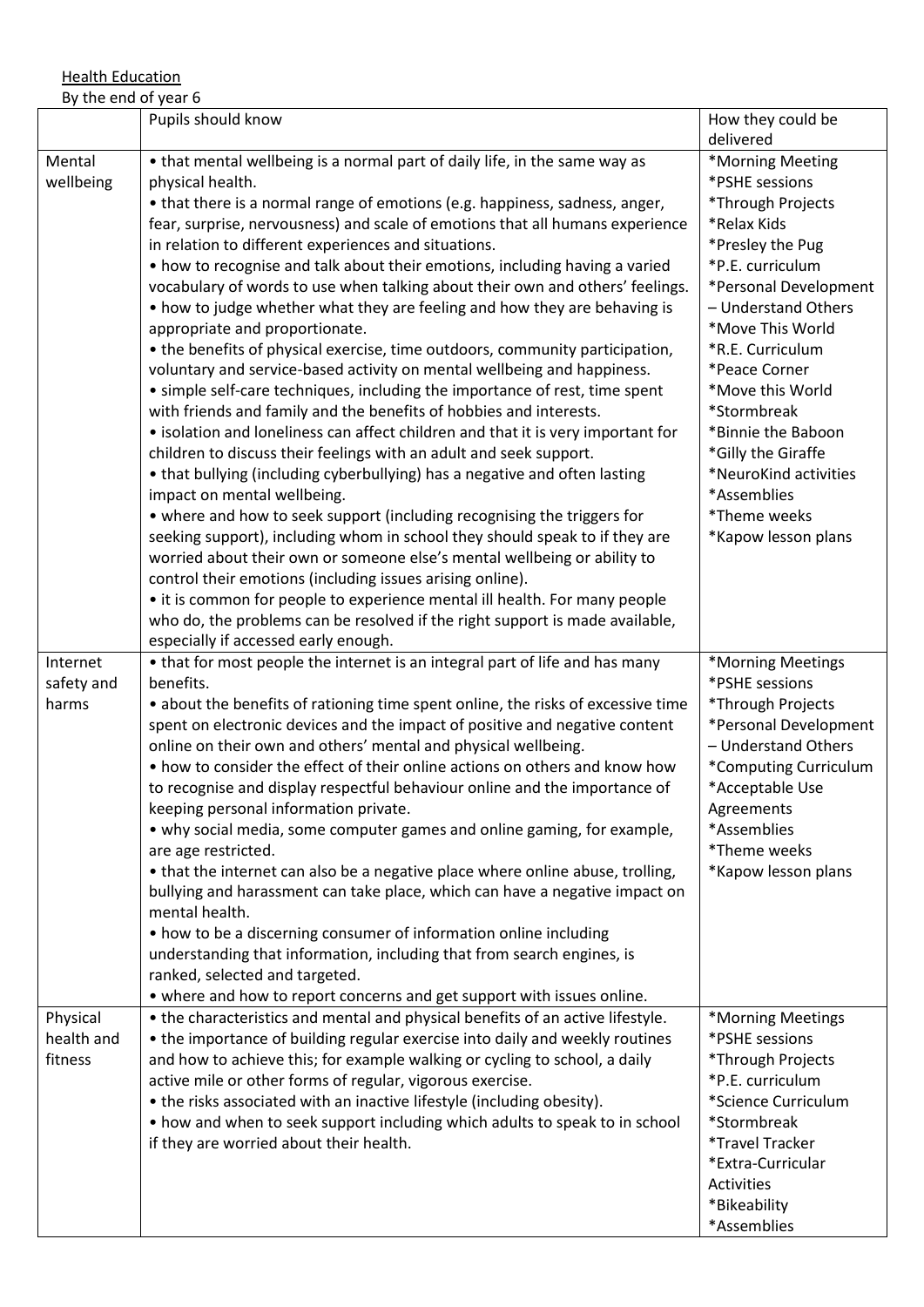|                                     |                                                                                                                                                                                                                                                                                                                                                                                                                                                                                                                                                                                                                                                                                                                                                 | *Theme weeks                                                                                                                                                                                                                                                                                        |
|-------------------------------------|-------------------------------------------------------------------------------------------------------------------------------------------------------------------------------------------------------------------------------------------------------------------------------------------------------------------------------------------------------------------------------------------------------------------------------------------------------------------------------------------------------------------------------------------------------------------------------------------------------------------------------------------------------------------------------------------------------------------------------------------------|-----------------------------------------------------------------------------------------------------------------------------------------------------------------------------------------------------------------------------------------------------------------------------------------------------|
|                                     |                                                                                                                                                                                                                                                                                                                                                                                                                                                                                                                                                                                                                                                                                                                                                 | *Kapow lesson plans                                                                                                                                                                                                                                                                                 |
| Healthy<br>eating                   | • what constitutes a healthy diet (including understanding calories and other<br>nutritional content).<br>• the principles of planning and preparing a range of healthy meals.<br>• the characteristics of a poor diet and risks associated with unhealthy eating<br>(including, for example, obesity and tooth decay) and other behaviours (e.g.<br>the impact of alcohol on diet or health).                                                                                                                                                                                                                                                                                                                                                  | *Morning Meetings<br>*PSHE sessions<br>*Through Projects<br>*Science Curriculum<br>*D.T. Curriculum<br>*Extra-Curricular<br>Activities<br>*Community breakfasts<br>and lunches<br>*Conversations about<br>healthy eating during<br>lunchtimes<br>*Assemblies<br>*Theme weeks<br>*Kapow lesson plans |
| Drugs,<br>alcohol<br>and<br>tobacco | • the facts about legal and illegal harmful substances and associated risks,<br>including smoking, alcohol use and drug-taking.                                                                                                                                                                                                                                                                                                                                                                                                                                                                                                                                                                                                                 | *Morning Meetings<br>*PSHE sessions<br>*Through Projects<br>*Science Curriculum<br>*Assemblies<br>*Theme weeks<br>*Kapow lesson plans                                                                                                                                                               |
| Health and<br>prevention            | • how to recognise early signs of physical illness, such as weight loss, or<br>unexplained changes to the body.<br>• about safe and unsafe exposure to the sun, and how to reduce the risk of<br>sun damage, including skin cancer.<br>• the importance of sufficient good quality sleep for good health and that a<br>lack of sleep can affect weight, mood and ability to learn.<br>• about dental health and the benefits of good oral hygiene and dental<br>flossing, including regular check-ups at the dentist.<br>· about personal hygiene and germs including bacteria, viruses, how they are<br>spread and treated, and the importance of handwashing.<br>• the facts and science relating to allergies, immunisation and vaccination. | *Morning Meetings<br>*PSHE sessions<br>*Through Projects<br>*Science Curriculum<br>*COVID risk assessment<br>*Assemblies<br>*Theme weeks<br>*Kapow lesson plans                                                                                                                                     |
| <b>Basic first</b><br>aid           | • how to make a clear and efficient call to emergency services if necessary.<br>• concepts of basic first-aid, for example dealing with common injuries,<br>including head injuries.                                                                                                                                                                                                                                                                                                                                                                                                                                                                                                                                                            | *Morning Meetings<br>*PSHE sessions<br>*Through Projects<br>*Assemblies<br>*Theme weeks<br>*Kapow lesson plans                                                                                                                                                                                      |
| Changing<br>adolescent<br>body      | • key facts about puberty and the changing adolescent body, particularly from<br>age 9 through to age 11, including physical and emotional changes.<br>• about menstrual wellbeing including the key facts about the menstrual<br>cycle.                                                                                                                                                                                                                                                                                                                                                                                                                                                                                                        | *Morning Meetings<br>*PSHE sessions<br>*Through Projects<br>*Science Curriculum<br>*Big Talk Education<br>*Assemblies<br>*Theme weeks<br>*Kapow lesson plans                                                                                                                                        |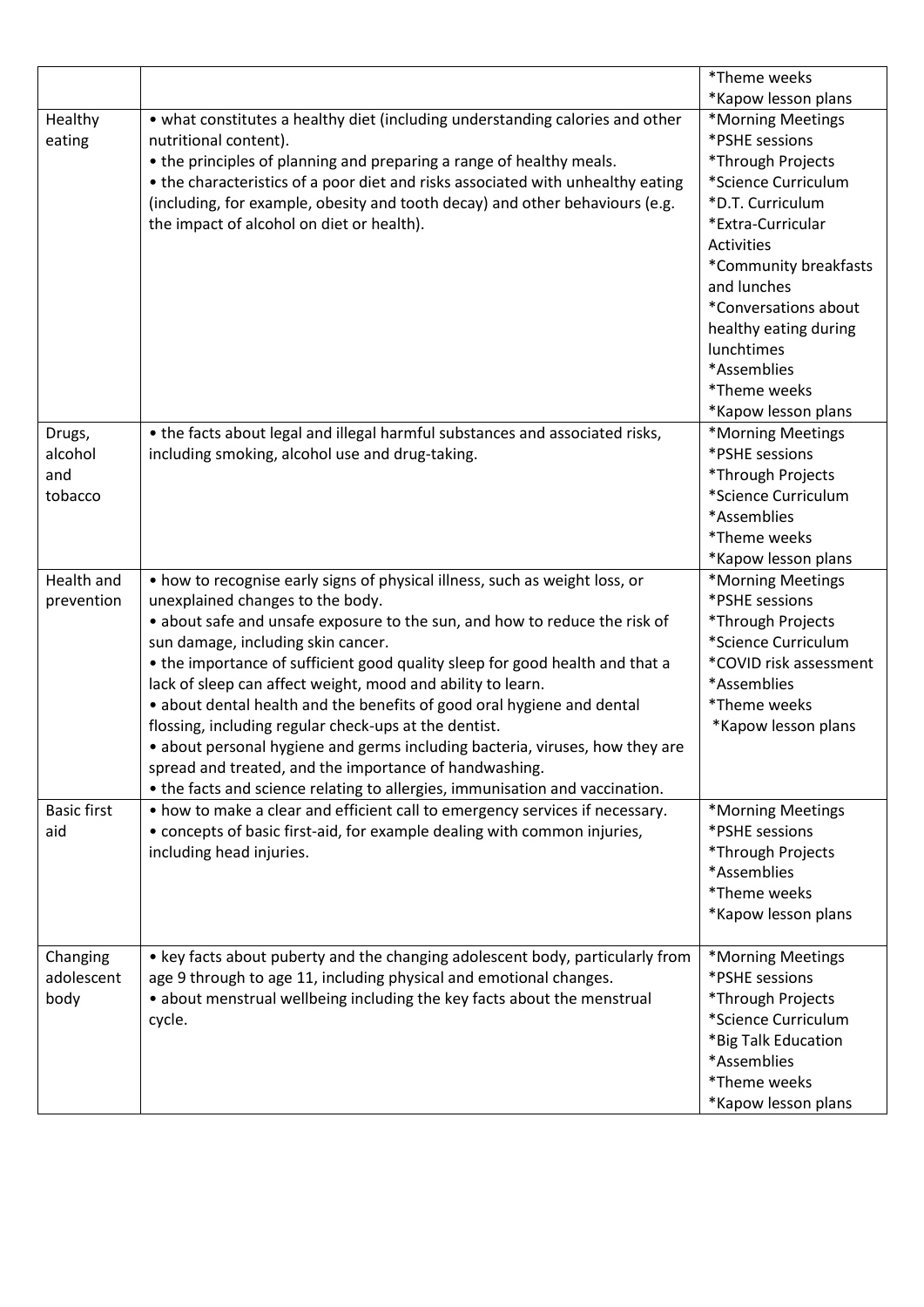Science Curriculum

The following Science objectives overlap into the RSE requirements

|               | The Tonowing Science objectives overlap into the NSE requirements                                                                                                                                                               |                                                                                                                                                                                                    |                                                                                                                                                                    |
|---------------|---------------------------------------------------------------------------------------------------------------------------------------------------------------------------------------------------------------------------------|----------------------------------------------------------------------------------------------------------------------------------------------------------------------------------------------------|--------------------------------------------------------------------------------------------------------------------------------------------------------------------|
| Years 1 and 2 | To understand animals and<br>humans - Identify, name, draw<br>and label the basic parts of the<br>human body and say which part<br>of the body is associated with<br>each sense.                                                | To understand animals and<br>humans - Notice that animals,<br>including humans, have<br>offspring which grow into<br>adults.                                                                       | To understand animals and<br>humans - Describe the<br>importance for humans of<br>exercise, eating the right<br>amounts of different types of<br>food and hygiene. |
|               | To understand evolution and<br>inheritance - Identify how<br>humans resemble their parents<br>in many features.                                                                                                                 |                                                                                                                                                                                                    |                                                                                                                                                                    |
| Years 3 and 4 | To understand animals and<br>humans - Identify that animals,<br>including humans, need the<br>right types and amounts of<br>nutrition, that they cannot<br>make their own food and they<br>get nutrition from what they<br>eat. | To understand animals and<br>humans - Identify that humans<br>and some animals have<br>skeletons and muscles for<br>support, protection and<br>movement.                                           | To understand animals and<br>humans - Describe the simple<br>functions of the basic parts of<br>the digestive system in humans                                     |
|               | To understand animals and<br>humans - Identify the different<br>types of teeth in humans and<br>their simple functions.                                                                                                         | To understand evolution and<br>inheritance - Identify how<br>plants and animals, including<br>humans, resemble their parents<br>in many features.                                                  |                                                                                                                                                                    |
| Years 5 and 6 | To understand animals and<br>humans - Identify and name the<br>main parts of the human<br>circulatory system, and explain<br>the functions of the heart,<br>blood vessels and blood.                                            | To understand animals and<br>humans - Describe the changes<br>as humans develop from birth<br>to old age.                                                                                          | To understand animals and<br>humans - Recognise the<br>importance of diet, exercise,<br>drugs and lifestyle on the way<br>the human body functions.                |
|               | To understand animals and<br>humans - Describe ways in<br>which nutrients and water are<br>transported within animals,<br>including humans                                                                                      | To understand animals and<br>humans - Describe the<br>differences in the life cycles of a<br>mammal, amphibian, an insect<br>and a bird (birth, growth,<br>development, reproduction and<br>death) | To understand animals and<br>humans - Describe the life<br>process of reproduction in some<br>plants and animals.                                                  |
|               | To understand evolution and<br>inheritance - Recognise that<br>living things produce offspring<br>of the same kind, but normally<br>offspring vary and are not<br>identical to their parents.                                   |                                                                                                                                                                                                    |                                                                                                                                                                    |

### Computing Curriculum

The following Computing objectives overlap into the RSE requirements

| Years 1 and 2 | Participate in class social media<br>accounts.              | Understand online risks and the<br>age rules for sites.          |                                     |
|---------------|-------------------------------------------------------------|------------------------------------------------------------------|-------------------------------------|
| Years 3 and 4 | Contribute to blogs that are<br>moderated by teachers.      | Give examples of the risks<br>posed by online<br>communications. | Understand the term<br>'copyright'. |
|               | Understand that comments<br>made online that are hurtful or | Understand how online services<br>work                           |                                     |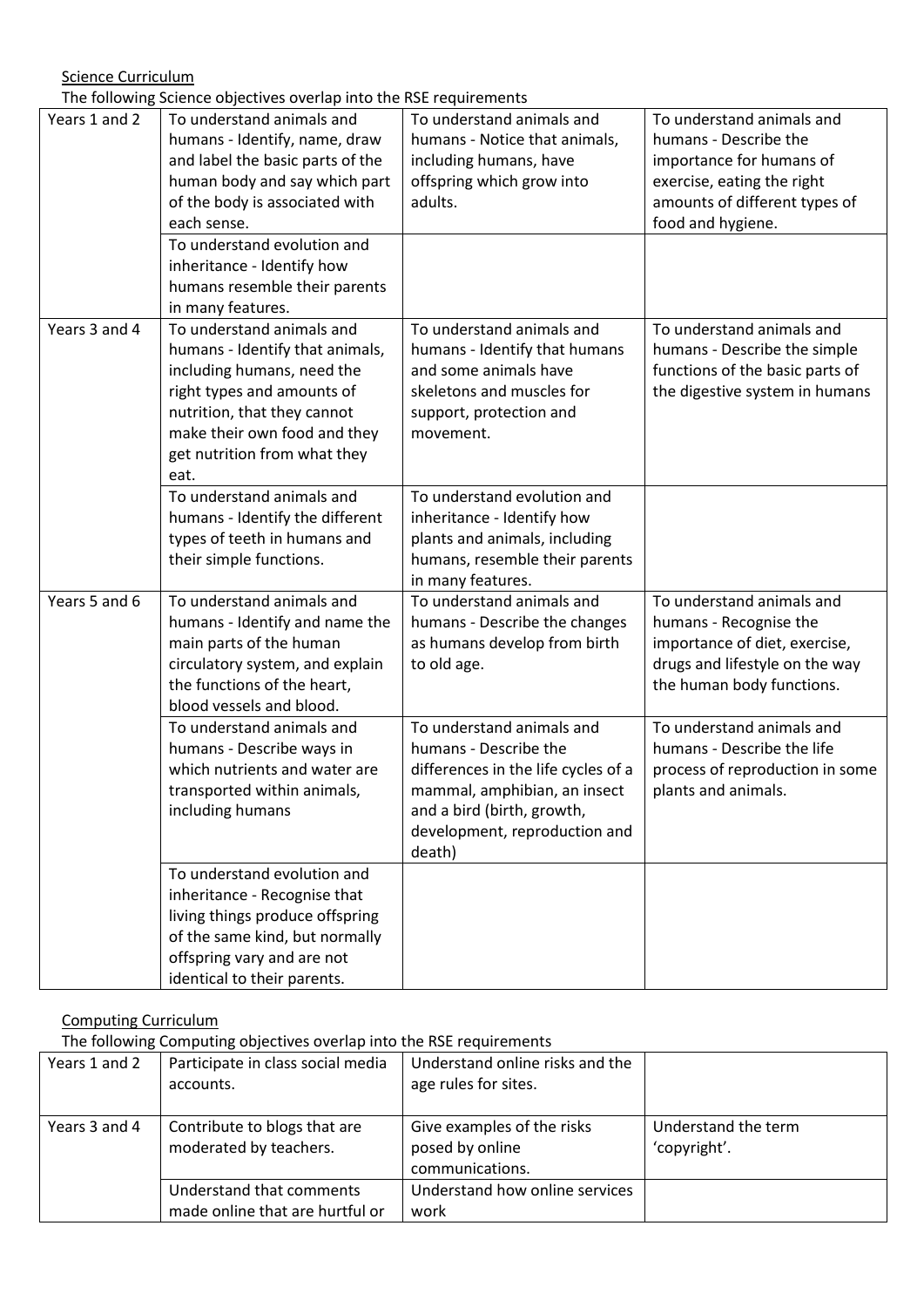|               | offensive are the same as<br>bullying.                                                                 |                                                                                                                                     |                                                                                                                                                                                                      |
|---------------|--------------------------------------------------------------------------------------------------------|-------------------------------------------------------------------------------------------------------------------------------------|------------------------------------------------------------------------------------------------------------------------------------------------------------------------------------------------------|
| Years 5 and 6 | Collaborate with others online<br>on sites approved and<br>moderated by teachers.                      | Give examples of the risks of<br>online communities and<br>demonstrate knowledge of how<br>to minimise risk and report<br>problems. | Understand and demonstrate<br>knowledge that it is illegal to<br>download copyrighted material,<br>including music or games,<br>without express written<br>permission, from the copyright<br>holder. |
|               | Understand the effect of online<br>comments and show<br>responsibility and sensitivity<br>when online. | Understand how simple<br>networks are set up and used.                                                                              |                                                                                                                                                                                                      |

# Personal Development Curriculum

The following Secrets of Success objectives overlap into the RSE requirements

| THE TURNING SECRETS OF SUCCESS ODJECTIVES OVERTAD THEO THE INSERTIONMENTED |                                                                                     |                                                                                                  |                                                                             |
|----------------------------------------------------------------------------|-------------------------------------------------------------------------------------|--------------------------------------------------------------------------------------------------|-----------------------------------------------------------------------------|
| Years 1 and 2                                                              | To understand others - Show an<br>awareness of someone who is<br>talking.           | To understand others - Show an<br>understanding that ones own<br>behaviour affects other people. | To understand others - Listen to<br>other people's point of view.           |
| Years 3 and 4                                                              | To understand others - Listen to<br>others, showing attention.                      | To understand others - Think of<br>the effect of behaviour on<br>others before acting.           | To understand others - Describe<br>the points of view of others.            |
| Years 5 and 6                                                              | To understand others - Listen<br>first to others before trying to<br>be understood. | To understand others - Change<br>behaviours to suit different<br>situations.                     | To understand others - Describe<br>and understand others' points<br>of view |

# Early Years Curriculum

The following EYFS objectives overlap into the RSE requirements

| Foundation<br><b>Stage</b> | ELG: Self-Regulation- Show an<br>understanding of their own<br>feelings and those of others,<br>and begin to regulate their<br>behaviour accordingly; | ELG: Managing Self - Explain the<br>reasons for rules, know right<br>from wrong and try to behave<br>accordingly;                                                                                                                      | <b>ELG: Managing Self-Manage</b><br>their own basic hygiene and<br>personal needs, including<br>dressing, going to the toilet and<br>understanding the importance<br>of healthy food choices. |
|----------------------------|-------------------------------------------------------------------------------------------------------------------------------------------------------|----------------------------------------------------------------------------------------------------------------------------------------------------------------------------------------------------------------------------------------|-----------------------------------------------------------------------------------------------------------------------------------------------------------------------------------------------|
|                            | ELG: Building Relationships -<br>Work and play cooperatively<br>and take turns with others;                                                           | ELG: Building Relationships -<br>Form positive attachments to<br>adults and friendships with<br>peers;                                                                                                                                 | ELG: Building Relationships -<br>Show sensitivity to their own<br>and to others' needs.                                                                                                       |
|                            | ELG: Past and Present - Talk<br>about the lives of the people<br>around them and their roles in<br>society;                                           | ELG: People, Culture and<br>Communities - Know some<br>similarities and differences<br>between different religious and<br>cultural communities in this<br>country, drawing on their<br>experiences and what has been<br>read in class; | ELG: Gross Motor Skills -<br>Negotiate space and obstacles<br>safely, with consideration for<br>themselves and<br>others;                                                                     |
|                            | ELG: Gross Motor Skills - Move<br>energetically, such as running,<br>jumping, dancing, hopping,<br>skipping and climbing.                             |                                                                                                                                                                                                                                        |                                                                                                                                                                                               |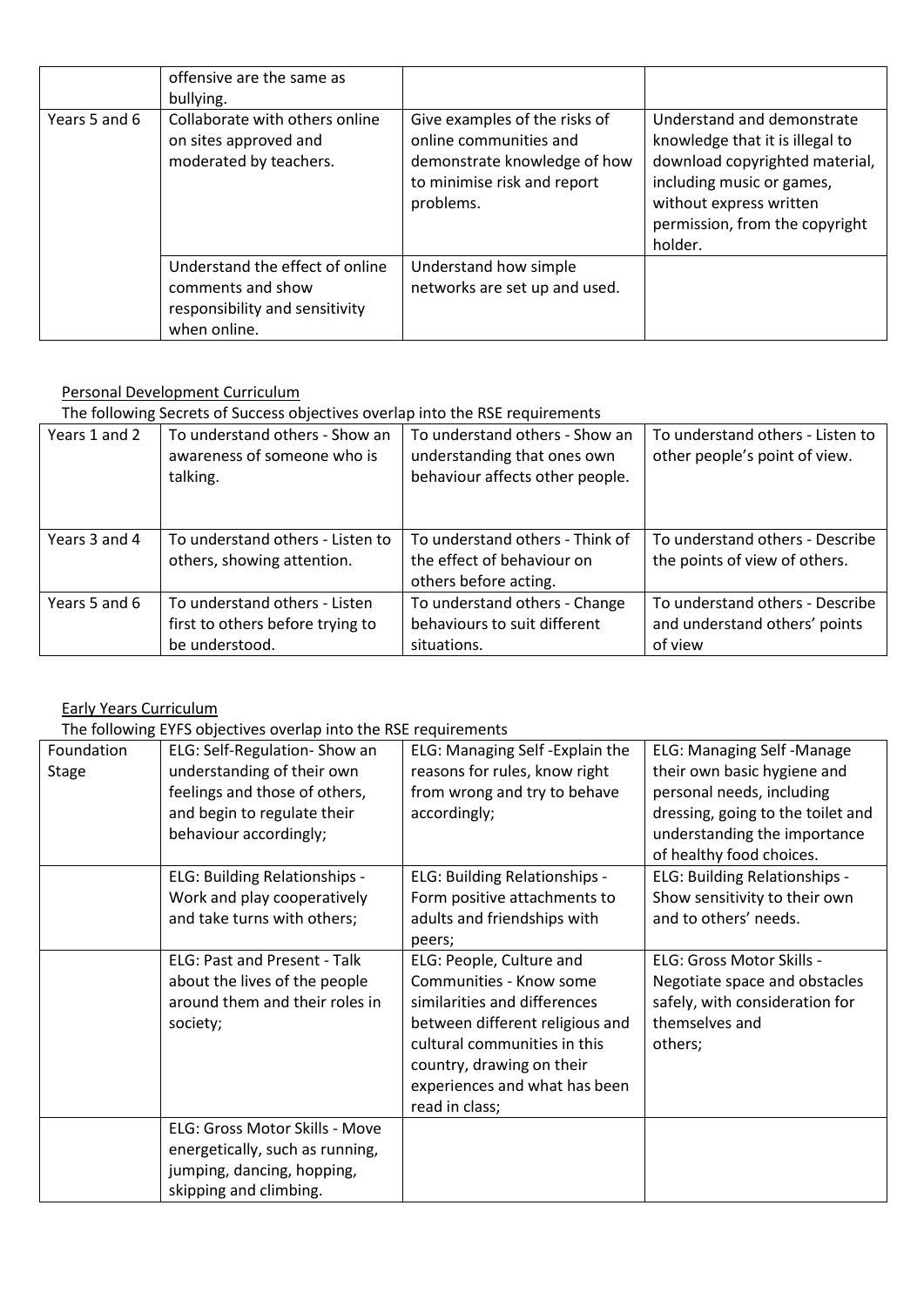### BIG TALK EDUCATION

Our Academy provides funds for the 'Growing Up Safe: Whole School Approach programme' to be delivered once a year to all pupils from Nursery to Year 6 by the professional company Big Talk Education. This includes a parent session, staff CPD training and specialist sessions delivered to the children.

|                        | Topics Taught by Big Talk Education and followed up by School Staff                                                                 |
|------------------------|-------------------------------------------------------------------------------------------------------------------------------------|
| From age three         | Children should be taught the differences between boys and girls, naming body parts with the                                        |
| (nursery)              | correct scientific words, what areas of the body are private, and the difference between good                                       |
|                        | touches and bad touches.                                                                                                            |
| Age four to six        | From this age children should be able to identify safe situations and those which may be                                            |
| (reception - year 1)   | risky, like other children or adults taking improper photographs of them. They should be able                                       |
|                        | to identify trusted adults (both at home and school) who they can talk to if they feel worried.                                     |
|                        | Within this age group they should understand about different types of families, including                                           |
|                        | those with same sex parents. The emphasis being on all different types of families.                                                 |
| Age six to eight (year | Understanding the importance of boundaries within friendships and personal relationships is                                         |
| $2 - 3$                | important, including online and through technologies such as mobile phones and games.                                               |
|                        | They should know what films, programmes and online content they should and shouldn't be                                             |
|                        | watching, in addition to who to tell, if someone encourages them to watch inappropriate                                             |
|                        | content (this is a grooming tactic).                                                                                                |
| Age eight to nine      | By this age children need to be taught about the emotional and physical changes of growing                                          |
| (year 4)               | up, coping strategies for different emotions, as well as looking after their bodies and the                                         |
|                        | onset of puberty. We find that some girls may even be starting their periods in year 4, so it is                                    |
|                        | critical that they have this knowledge at this age. We also recommend giving a gentle                                               |
|                        | introduction to reproduction, this is the point at which we find we are able to tell children                                       |
|                        | before they have received a muddled version from an older sibling or peers have been<br>looking online for the definition of "sex". |
|                        | Whilst some parents and teachers may question this age, it is important to know that 'sex' is                                       |
|                        | spoken and sung about, widely in the media including in pop music aimed at children (e.g.                                           |
|                        | Little Mix). If children type this simple word into the internet to find out what it means they                                     |
|                        | will be presented with graphic and often disturbing images, so it is better to educate the                                          |
|                        | children in a gentle age appropriate manner, than to leave them hungry for information.                                             |
| Age nine to 11 (year   | At these ages it is important to review the previous information taught, as children tend to                                        |
| $5 - 6$                | absorb and retain elements of the information when it is of relevance to them. So we allow                                          |
|                        | children to ask more questions in these year groups, to ensure they understand what they                                            |
|                        | have been taught and fill in any gaps in knowledge. They will often want more details on                                            |
|                        | conception, how babies develop (including twins) and are born. Sometimes they ask how                                               |
|                        | people can get germs from sex and how they can be prevented, or there may be curiosity                                              |
|                        | about feelings or body image - each group is different.                                                                             |
|                        |                                                                                                                                     |

For more information about Big Talk Education, please visit their websit[e https://www.bigtalkeducation.co.uk/](https://www.bigtalkeducation.co.uk/)

#### **Resources**

Resources will be chosen ensuring that it is appropriate for the age and maturity of pupils, and sensitive to their needs.

#### **Funded Resources**

Kapow Primary – Subscription to lesson plans and resources – [www.kapowprimary.com](http://www.kapowprimary.com/) Big Talk – Yearly workshop for every child – information at [-https://www.bigtalkeducation.co.uk/](https://www.bigtalkeducation.co.uk/) National Online Safety – Subscription to lesson plans, training and resources <https://nationalonlinesafety.com/> Move This World – Social and Emotional Learning programme<https://www.movethisworld.com/> Relax Kids – Relaxation classes to help support children's emotional health and well-being <https://www.relaxkids.com/>

Karen Treisman – Presley Pug (Regulating emotions and finding calm), Binnie the Baboon (Anxiety and Stress), Gilly the Giraffe (Self Esteem) <http://www.safehandsthinkingminds.co.uk/>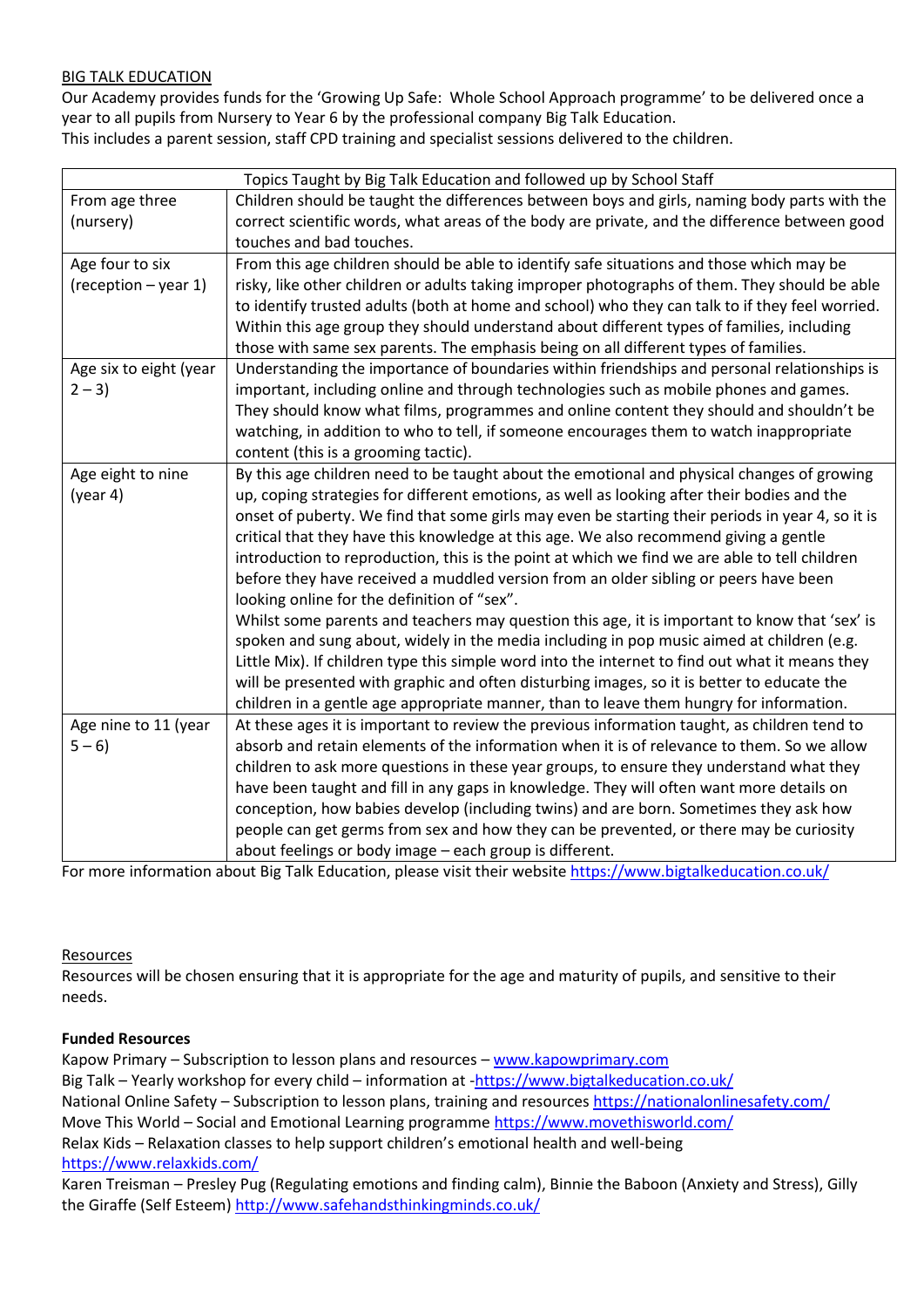### **Free Resources**

PSHE associatio[n www.pshe-association.org.uk](http://www.pshe-association.org.uk/) – lesson plans and resources

Expect Respect Programme from Women's Aid - [https://www.womensaid.org.uk/what-we-do/safer-futures/expect](https://www.womensaid.org.uk/what-we-do/safer-futures/expect-respect-educational-toolkit/)[respect-educational-toolkit/](https://www.womensaid.org.uk/what-we-do/safer-futures/expect-respect-educational-toolkit/)

Mentally Healthy Schools Website - <https://www.mentallyhealthyschools.org.uk/>

NSPCC - <https://www.nspcc.org.uk/keeping-children-safe/>

NSPCC - pants - <https://www.nspcc.org.uk/keeping-children-safe/support-for-parents/pants-underwear-rule/> Sex Education Forum - <https://www.sexeducationforum.org.uk/resources>

Thinkuknow – internet safety - <https://www.thinkuknow.co.uk/>

CEOP – information, resources and signposting young people to help them understand and how to report online abuse. - <https://www.thinkuknow.co.uk/professionals/>

Anti-bullying Alliance - <https://www.anti-bullyingalliance.org.uk/>

Red Cross - <https://www.redcross.org.uk/get-involved/teaching-resources/primary-teaching-resources>

First aid - St John's Ambulance - [https://www.sja.org.uk/get-advice/key-stage-first-aid-lesson-plans/key-stage-2-first](https://www.sja.org.uk/get-advice/key-stage-first-aid-lesson-plans/key-stage-2-first-aid-lesson-plans/)[aid-lesson-plans/](https://www.sja.org.uk/get-advice/key-stage-first-aid-lesson-plans/key-stage-2-first-aid-lesson-plans/)

Stormbreak – helping pupil's mental health through movement - <https://www.stormbreak.org.uk/>

Values, Money and Me - <https://www.valuesmoneyandme.co.uk/>

Twinkl – lesson resources [www.twinkl.co.uk](http://www.twinkl.co.uk/)

Elsa Emotional Literacy - <https://www.elsa-support.co.uk/category/free-resources/>

#### Assessment

Yarborough Academy will have the same high expectations of the quality of pupils' work in these subjects as for other curriculum areas. We will build on the knowledge pupils have previously acquired, including in other subjects, with regular feedback provided on pupil progress.

Pupils will have the opportunity to reflect on their learning within lessons and teachers will assess through informal methods, such as observations and class or group discussions. Quizzes maybe used before and after a unit of work to aid assessment. These assessments will be used to identify where pupils need extra support or intervention.

Elements of RSE that occur in the science curriculum will be assessed through recorded work to establish age related expectations of knowledge and understanding.

### Monitoring

Ofsted will monitor how RSE is taught in our school by:

• The breadth and balance of the curriculum and its impact on pupils' outcomes and their personal, development, behaviour and welfare;

- The children's resilience, confidence and independence;
- The children's knowledge of how to keep physically and mentally healthy;
- The importance of learners' discovery of their interests and talents;
- How schooling is preparing pupils for life;
- How schools are developing an age appropriate RSE/RE and Health Education.

We will monitor this through learning walks, lesson evaluations, work scrutiny's and pupil voice.

#### **Responsibilities**

Governors

The governing board will approve the RSE policy and hold the school to account for its implementation. Headteacher

- Ensure that RSE is taught consistently across the school
- Manage requests to withdraw pupils from non-statutory components of RSE.
- Ensure that members of staff are given sufficient training, so that they can teach effectively and handle any difficult issues with sensitivity

• Monitor this policy on a regular basis and report to governors on the effectiveness of the policy Staff

- Delivering RSE in a sensitive way
- Modelling positive attitudes to RSE
- Monitoring progress